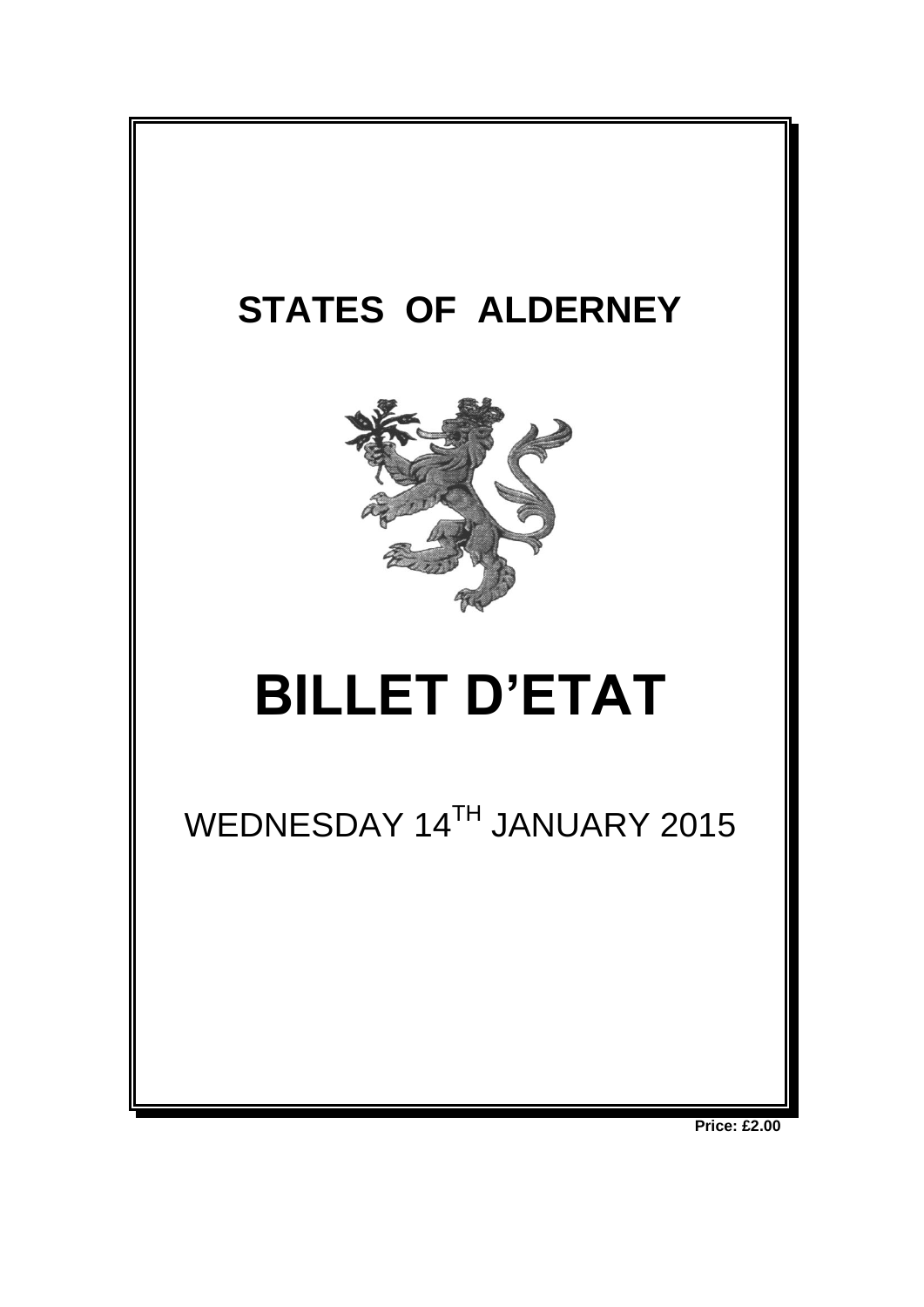# **STATES OF ALDERNEY**

# **BILLET D'ETAT FOR WEDNESDAY 14TH JANUARY 2015**

Members of the States:

I have the honour to inform you that the Meeting of the States will be held at 5:30 pm on Wednesday  $14<sup>th</sup>$  January 2015. This will be preceded by the People's Meeting, which will be held on Wednesday 7<sup>th</sup> January 2015 at 7:00 pm in the Island Hall.

> W Stuart Trought President

#### **Item l Opening of the States**.

#### **Item II Election Procedure**

**The States is asked to decide whether the following elections should be by verbal vote, otherwise Rule 20 of the Rules of Procedure of the States Alderney, shall come into operation, ie., voting shall, unless the States otherwise resolves, be carried out by written ballot.**

#### **Item III Appointment of Vice President**

**The States is asked to elect a Vice President for 2015.**

#### **Item IV Appointment of Auditors**

**The States is asked to appoint KPMG Channel Islands Limited to be the States Auditors for 2015.**

#### **Item V Policy and Finance Committee Mandate**

**The States is asked to approve the mandate of the Policy and Finance Committee, as follows:-**

*"To formulate and make recommendations to the States on all policy matters.*

*To be accountable for the financial management of the States.*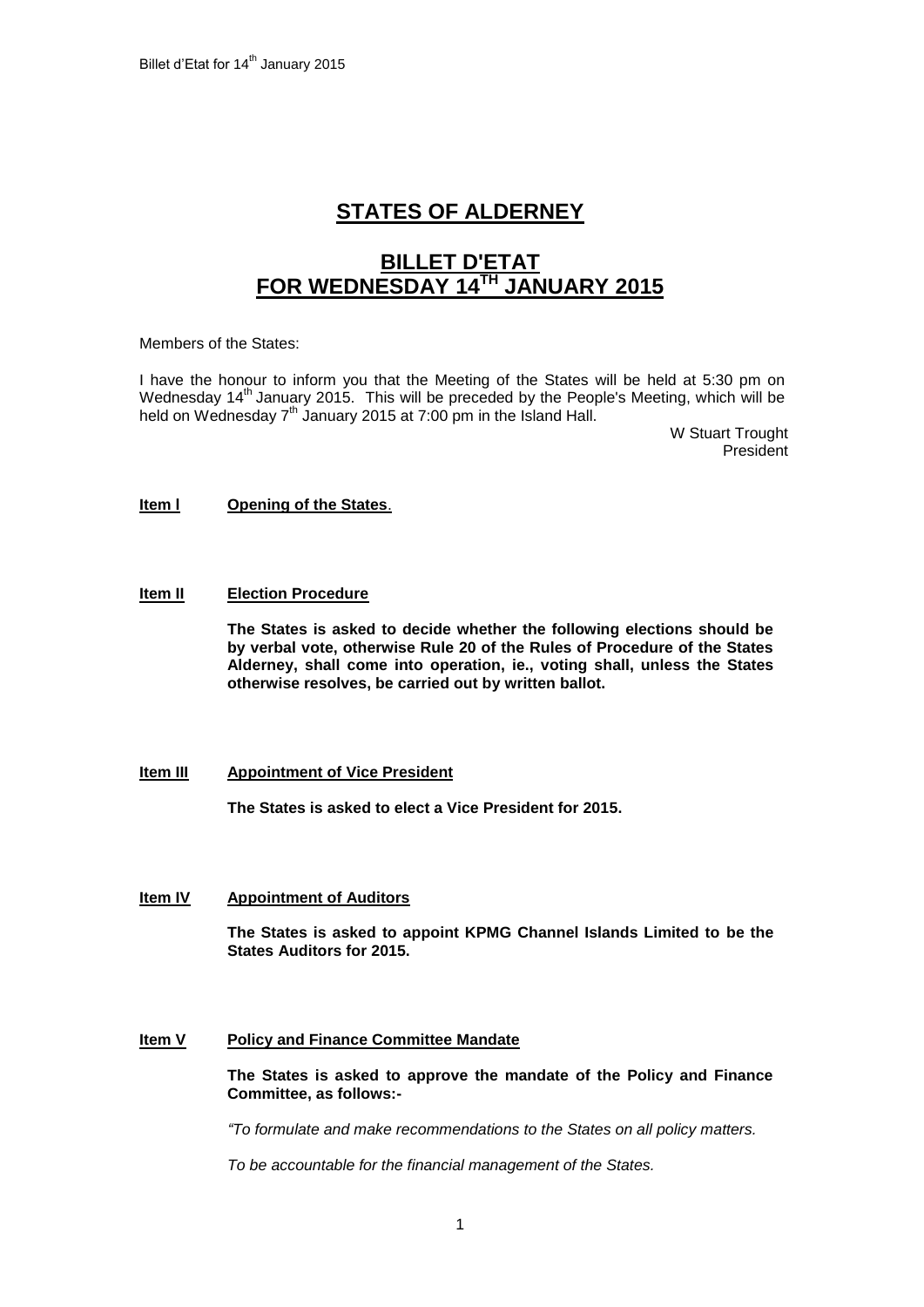*To discharge its business within the policies, guidelines and resolutions of the States.*

*To negotiate and discharge on all matters relating to the provision of transferred services and finance with the States of Guernsey.*

*To conduct all external affairs.*

*To ensure that the General Services Committee and the Building and Development Committee operate with good corporate and financial governance in relation to their budget and legislative requirements.*

*To perform the following functions:-*

#### *Finance:*

*To present to the States the annual budget and audited accounts and, where necessary, report to the States thereon.*

*To monitor the income and expenditure of the States, it's Committees and Trust Funds, and where appropriate, to add comment and recommendation to all applications to the States for money, votes and/or submissions to the States where public income and expenditure is involved.*

*To discharge business related to all borrowings as authorised by the States,*  loans and the administration of all monies accruing to the States for specific *purposes under the terms of various Trusts and Funds.*

*To provide recommendations to the States, whether by Ordinance or otherwise, the fees, dues and charges levied by the States for the provision of any service required to be provided under legislation and to approve the rents payable for States' land and properties.* 

*To provide recommendations to the States of Alderney on the level of Occupier's Rates.*

*To provide recommendations on the rents, premiums (if any) and duration of*  leases to be granted by the General Services Committee for all other States *properties.*

*To submit leases to the States for approval in accordance with the Budget Rules and Procedures.*

*To discharge business:-*

- *a. States borrowings authorised by the States for specific purposes*
- *b. All States insurances*
- *c. Postage stamp and coin issues and design approvals*
- *d. Dealing with grants not exceeding £5000*
- *e. Dealing with Hawkers Licences.*

#### *The Economy:*

*To discharge and report to the States on all matters relating to the economy of the Island, including immigration, population, social services (financial aspects only), the development of an economic plan, employment, industry and ecommerce.*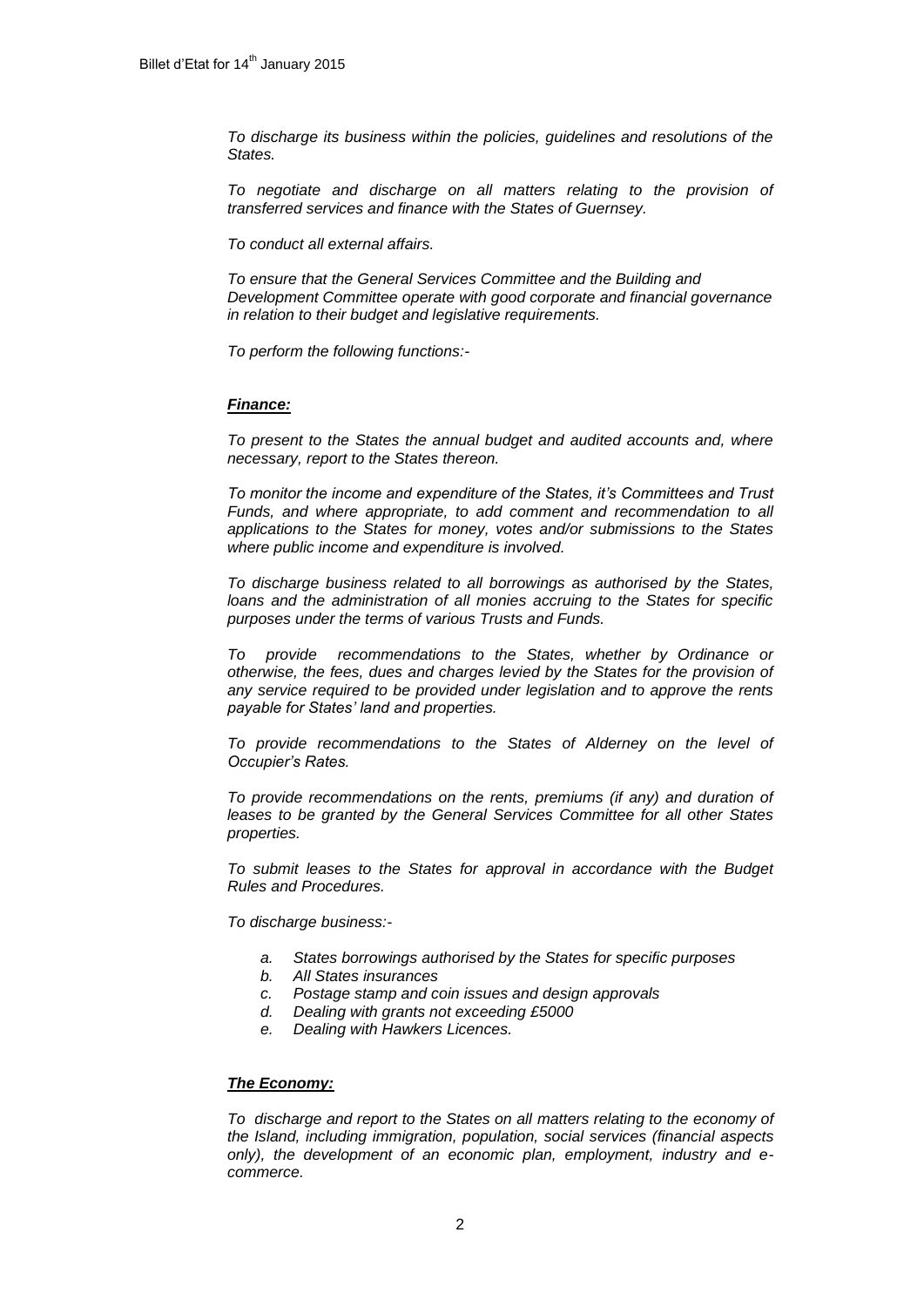*To discharge business with external authorities in fiscal and commercial matters.* 

*To discharge business relating to public relations and the promotion of the Tourist Industry.*

*To monitor the economic policy of the States and to report on the performance of the economy and make recommendations for such amendments as deemed necessary.*

*To discharge any business and matters with the Commerce and Employment Department on economic planning.*

#### *Constitution and Legal Matters:*

*To discharge all matters affecting the Constitution and all legislation (other than legislation falling specifically within the responsibility of the General Services and the Building and Development Control Committee).* 

*To discharge all matters relating to International Conventions, Treaties, Agreements, EU Directives and extended legislation from the United Kingdom.*

*To discharge business as necessary with the Court of Alderney.*

*To approve or recommend the leasing and use of all States-owned Forts.*

*To discharge matters affecting:- Elections; Census; Import and Export Control; Telecommunications; Postal Services, Philately and Currency; Gambling; Emergency Fuel Control (The Energy (Bailiwick of Guernsey) Law, 1978); Dangerous Weapons; Civil Aviation; and Youth Training and Adult Education. Youth Services and activities.*

*To discharge business relating to welfare.*

*To discharge business not falling within the mandate of the General Services Committee and the Building and Development Control Committee.*

#### *Staff and Offices:*

*To operate as the State's Employment Board with responsibility for all matters relating to the employment of Established Staff and Public Service Employees (PSE's); and the management of office accommodation; to be the Civil Service Board referred to in the Terms and Conditions of Service for Civil Servants and the Terms and Conditions of Employment for Public Service Employees as agreed between the Board and Unite, the Union.* 

*In particular to approve the appointment of staff and the preparation and review of the Terms and Conditions of Service of all salaried staff (subject to the relevant provisions of the Government of Alderney Law) and to liaise with the Association of Guernsey Civil Servants.*

*To monitor and control establishment numbers.*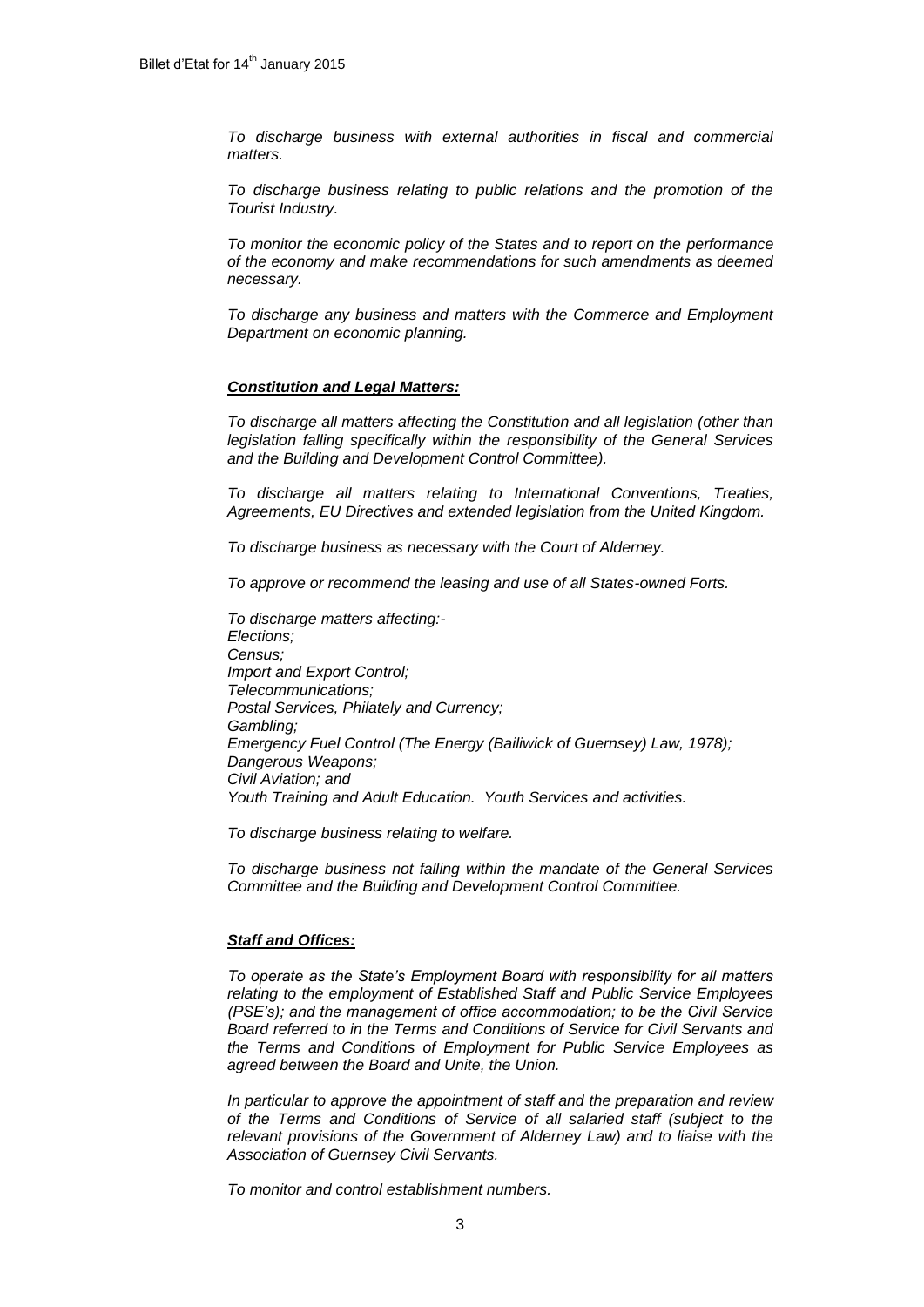*To be responsible for staff pensions.*

*To conduct appropriate business and negotiations, liaise with Trades Unions on matters relating to the Terms and Conditions of Employment for Public Service Employees."*

# **Item VI General Services Committee Mandate**

**The States is asked to approve the mandate of the General Services Committee, as follows:-**

*"To be accountable to the States for the provision and implementation of all Government services provided and/or required by legislation, resolution or policy of the States within agreed budgets.*

*To liaise with the Policy and Finance Committee in relation to budgetary and legislative requirements.*

*To operate within the policies, guidelines and resolutions of the States.*

*In particular, to perform the following functions:-*

*To be accountable for the administration of the harbour and its functions and to make recommendations to the Policy and Finance Committee on all fees, dues and charges required to be levied by legislation.*

*To deal with shipping and all matters relating to the sea.*

*To be responsible for the continuing investigations into a marina in Alderney.*

*To deal with all matters relating to the railway.*

*To administer and maintain all States' buildings including offices; to be accountable for all public works; to place contracts for public works; to be responsible for refuse collection and its disposal.*

*To be responsible for the Fire Brigade; for emergency services; for sewage disposal; and for traffic control.*

*To be accountable for all States' properties which are not the responsibility of the Policy and Finance Committee.* 

*To be responsible for recreation and sports activities.* 

*To be responsible for the Saye Beach Camp site.*

*To be responsible for all matters relating to the allocation of States housing.*

*To be accountable as the Water Board for the provision of water supplies on the Island in accordance with the legislation applicable thereto.*

*To be responsible for the leasing of all States Properties, other than Forts, in the ownership of the States; to deal with all matters relating to agriculture, livestock, other animals, birds and vermin; to administer the Island of Burhou; to be responsible for forestation and fencing and management of all States land*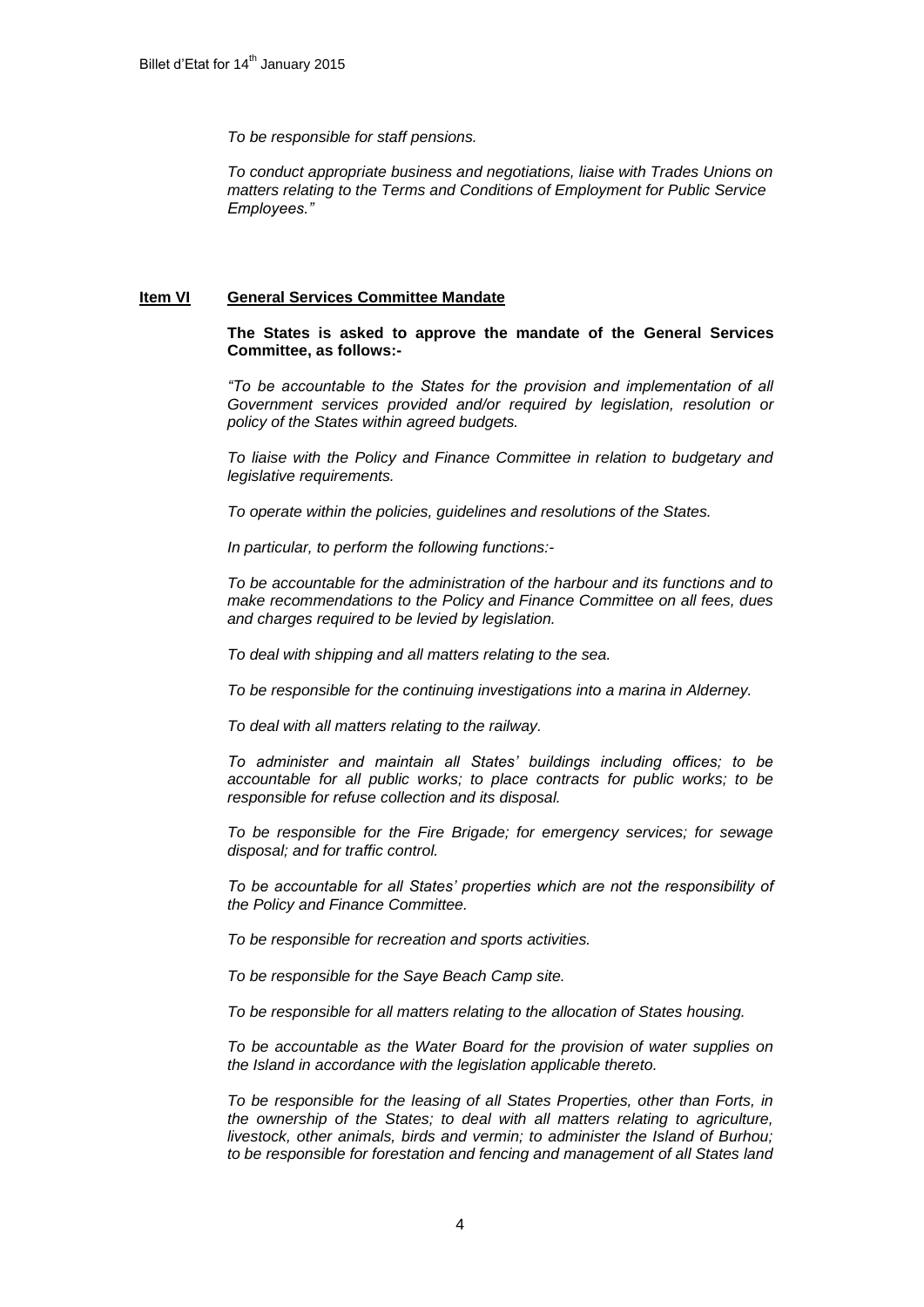*including the consolidation of parcels and not to reduce the area of such land without the authority of the States; and be responsible for the slaughterhouse.*

*To be responsible for all matters relating to sea fisheries.*

*To be responsible for environmental monitoring and for the co-ordination of public services in the event of a civil emergency.* 

*To be responsible for the establishment of a working party to be known as the Civil Emergency Working Party which shall include amongst its members the following people:-*

*The President of the States, the States Analyst, the Chief Fire Officer, the Manager of the Water Board, the States Engineer, the General Manager of Alderney Electricity Limited, the resident Sergeant of the Police in Alderney, the Harbour Officer, a Medical Practitioner; a representative of St. John Ambulance (unless otherwise represented); a Communications adviser(s); the person appointed as Co-ordinator of the emergency services, and if in existence the Officer Commanding the Junior Militia.*

*The Working Party shall appoint a Chairman from amongst its members."*

#### **Item VII Building and Development Control Committee Mandate**

#### **The States is asked to approve the mandate of the Building and Development Control Committee as follows:-**

*"To be the Authority for approving plans in both the public and private sector; to be responsible for the Le Banquage Housing Scheme; to administer The Building and Development Control (Alderney) Law, 2002, as amended; to be the Committee to make recommendations to the States on the maximum number of dwellings to be permitted in any given period in accordance with Section 15 of The Building & Development Control (Alderney) Law, 2002; to administer Building Regulations made under the provisions of The Building & Development Control (Alderney) Law, 2002, and any other law or laws by which they may be replaced.*

*To be responsible for the preparation of a policy and strategy for environmental conservation and ecology on the Island."*

#### **Item VIII Appointment of Committee Chairmen**

**The States is asked to elect the Chairmen of the following Committees:**

- **1. Policy and Finance Committee**
- **2. General Services Committee**
- **3. Building and Development Control Committee**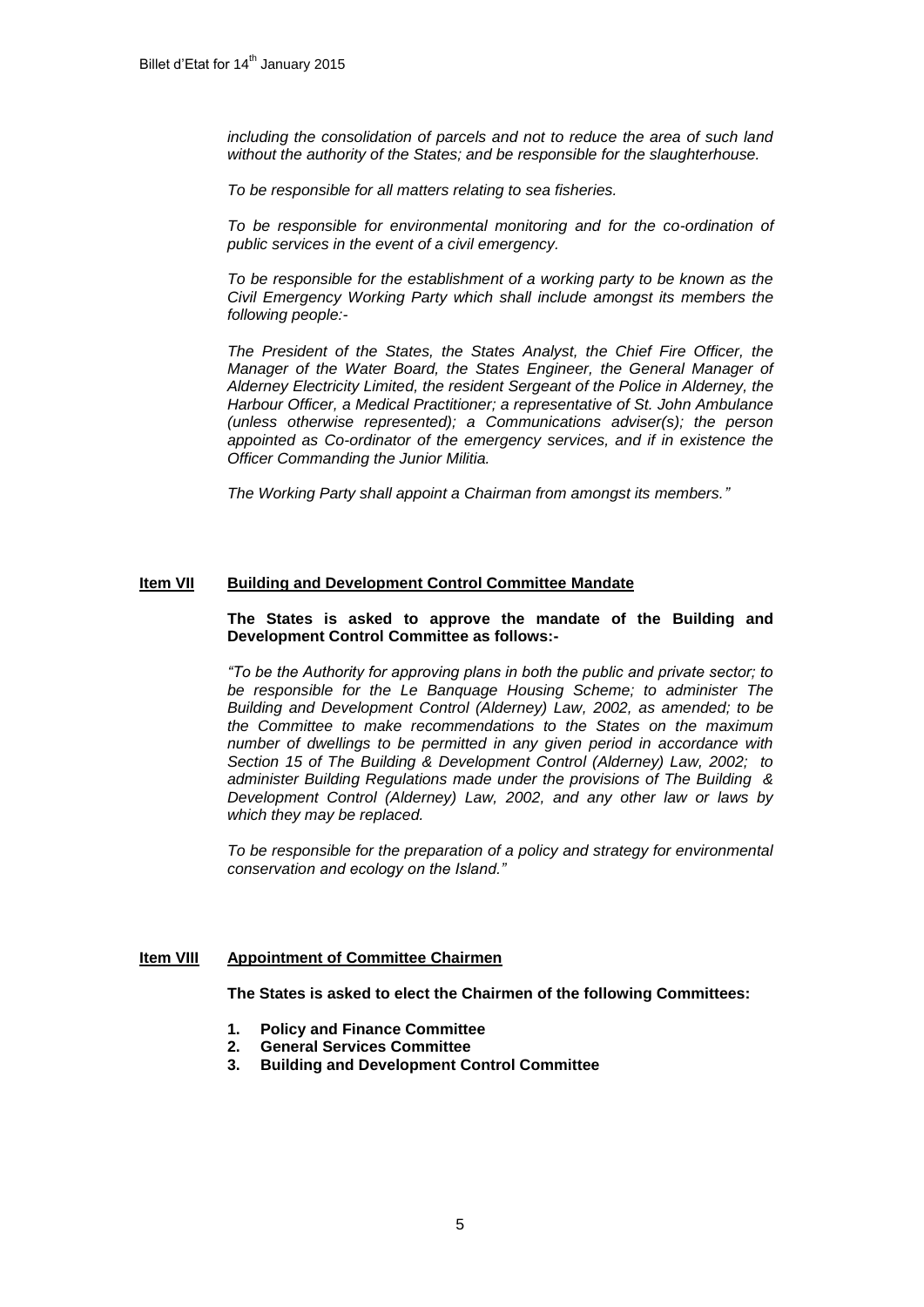# **Item IX Appointment of Members of the Policy and Finance Committee**

**The States is asked to elect the Members of the Policy and Finance Committee.**

#### **Item X Appointment of Committee Members of other Committees**

**The States is asked to appoint the members of the following committees:-**

- **1. Four members to the General Services Committee**
- **2. Four members to the Building and Development Control Committee**

#### **Item XI Other Appointments:- Commonwealth Parliamentary Association**

**The States is asked to elect three members to sit on the Management Committee in the affairs of the Alderney Branch of the Commonwealth Parliamentary Association (the President being Ex-officio Chairman).**

# **Item XlI The States of Alderney Bank Accounts**

**The States is asked to make the following arrangements relating to the operation of the States of Alderney Bank Accounts:-**

- **1. To empower any one member of the Policy and Finance Committee with the States Treasurer or her deputy, or the Chief Executive and the States Treasurer or her deputy, to operate the States of Alderney Bank Accounts.**
- **2. To empower any one member of the Policy and Finance Committee with the States Treasurer or her deputy, or the Chief Executive and the States Treasurer or her deputy, to operate the States of Alderney Water Board Bank Accounts.**

# **Item XIII Election of Alderney Representatives to sit in the Guernsey States of Deliberation**

**Following the procedure as laid out in the Resolution of The States of Alderney dated 18th October 2006 and the Plebiscite election of 6 th December 2014, the States is asked:-**

- **(a) To elect two members to sit in the Guernsey States of Deliberation for 2015, and**
- **(b) To elect two other members to sit in the Guernsey States of Deliberation as Alternative Representatives for 2015.**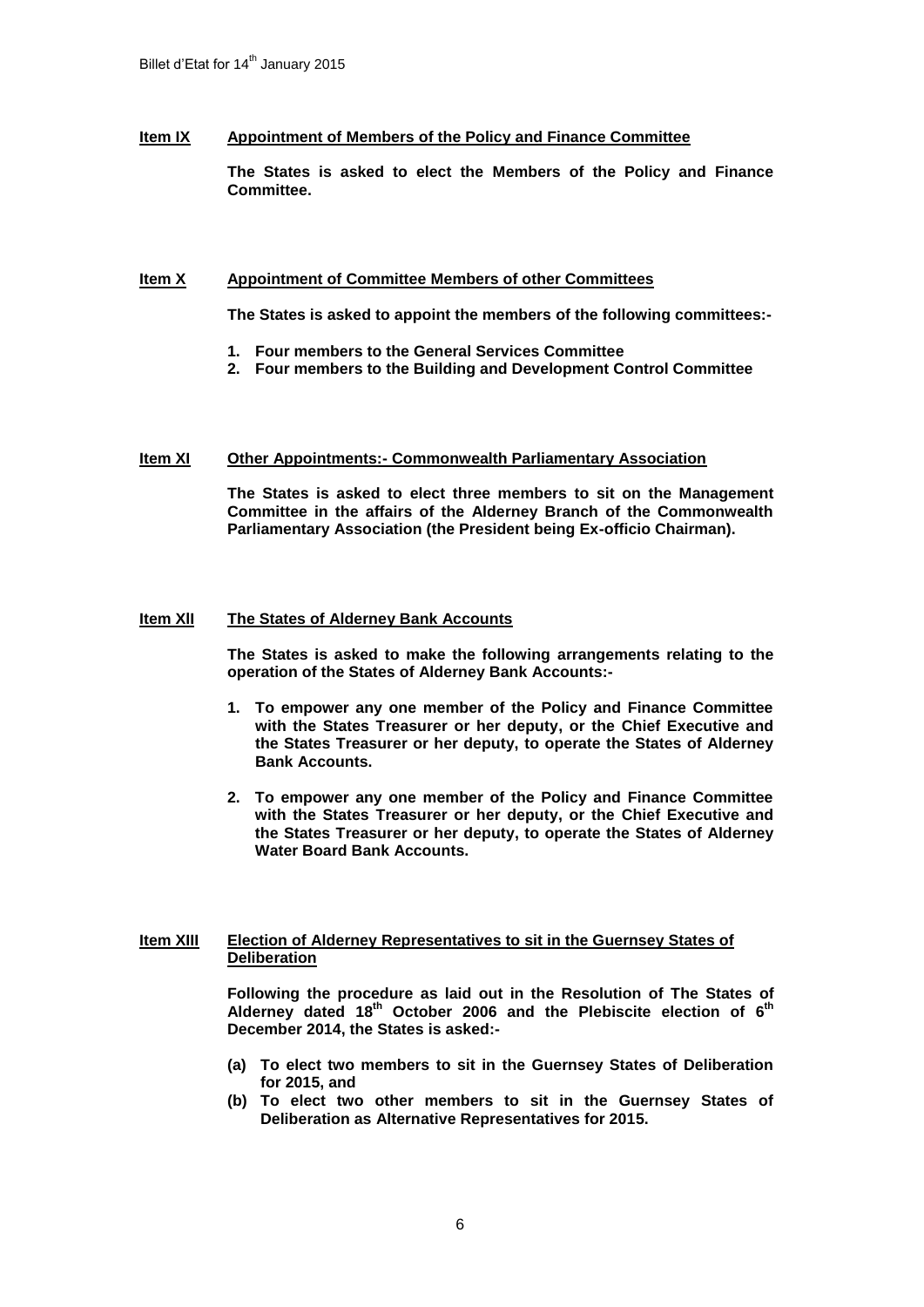# **Item XIV The Alderney eGambling (Amendment) (No. 2) Regulations, 2014**

**The following letter has been received from Mr Simonet, Chairman of the Policy & Finance Committee:-**

*"The Alderney eGambling (Amendment) (No.2) Regulations were made by the Alderney Gambling Control Commission on 17th December, 2014.*

*These Amendment Regulations amend the Alderney eGambling Regulations, 2009 as follows:-*

- *1. They introduce a new form at Schedule 18A of the Regulations for Category 1 eGambling licensees to report activity conducted other than under their Alderney eGambling licence. This has become necessary as some licensees operate in other jurisdictions and the Commission requires this information in order to undertake effect prudential supervision;*
- *2. They amend the application form completed by those applying for key individual certificates by requiring the applicant to disclose whether s/he has been the subject of action by any other regulator; and*
- *3. They correct a small number of minor typographical and formatting errors.*

*The Alderney eGambling (Amendment)(No.2) Regulations have been drafted by the Law Officers of the Crown in Guernsey and were submitted to the States of Guernsey Home Department in accordance with the terms of the Memorandum of Understanding dated November, 8th, 2013.*

*I* would be grateful if you would place the Alderney eGambling (Amendment) *(No.2) Regulations, 2014 before the next meeting of the States of Alderney pursuant to Section 27(1)(c) of the Alderney eGambling Ordinance, 2009 with an appropriate proposition.*

*F Simonet Chairman"*

**The States is asked to resolve that 'The Alderney eGambling (Amendment) (No.2) Regulations, 2014' not be annulled.**

# **Item XV Alderney Commission for Renewable Energy: Appointment of Commissioner**

**The following letter has been received from Mr Simonet, Chairman of the Policy & Finance Committee:-**

"The appointment of Professor John V Sharp as a Commissioner for the Alderney Commission for Renewable Energy was confirmed at the meeting of the States in June 2010; the Policy and Finance Committee has received a letter from the Chairman of the Alderney Commission for Renewable Energy, dated 27<sup>th</sup> November 2014 advising that Professor Sharp's current contract expires on the  $24<sup>th</sup>$  December 2014. Professor Sharp has indicated that he would be prepared to undertake another two year contract as a Commissioner and the Chairman has stated that the renewal of his contract as Commissioner would be supported by the Commission, as he is an invaluable member of the team and has made significant contributions to the overall development of the Commission and its work.

The approval of the States to the appointment of Professor Sharp as a Member of the Commission is sought in accordance with the provisions of section 6 of